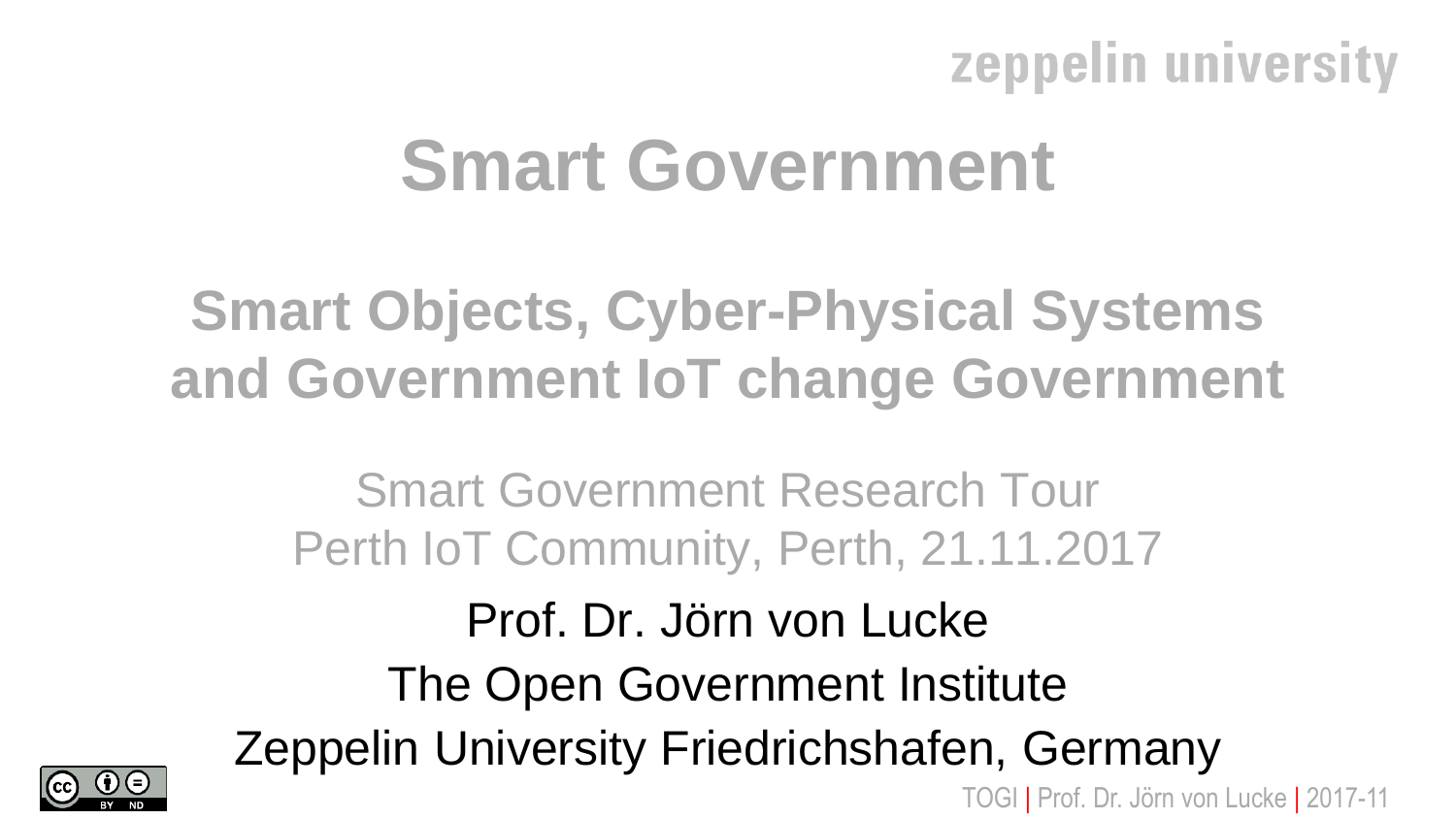

[Source: von Lucke 2016/PDVNews](https://www.pdv.de/fileadmin/user_upload/pdv_kundenmagazin_1_2016.pdf) Cover 2016 and Geisberger/Broy 2012, S. 33. TOGI | Prof. Dr. Jörn von Lucke | 2017-11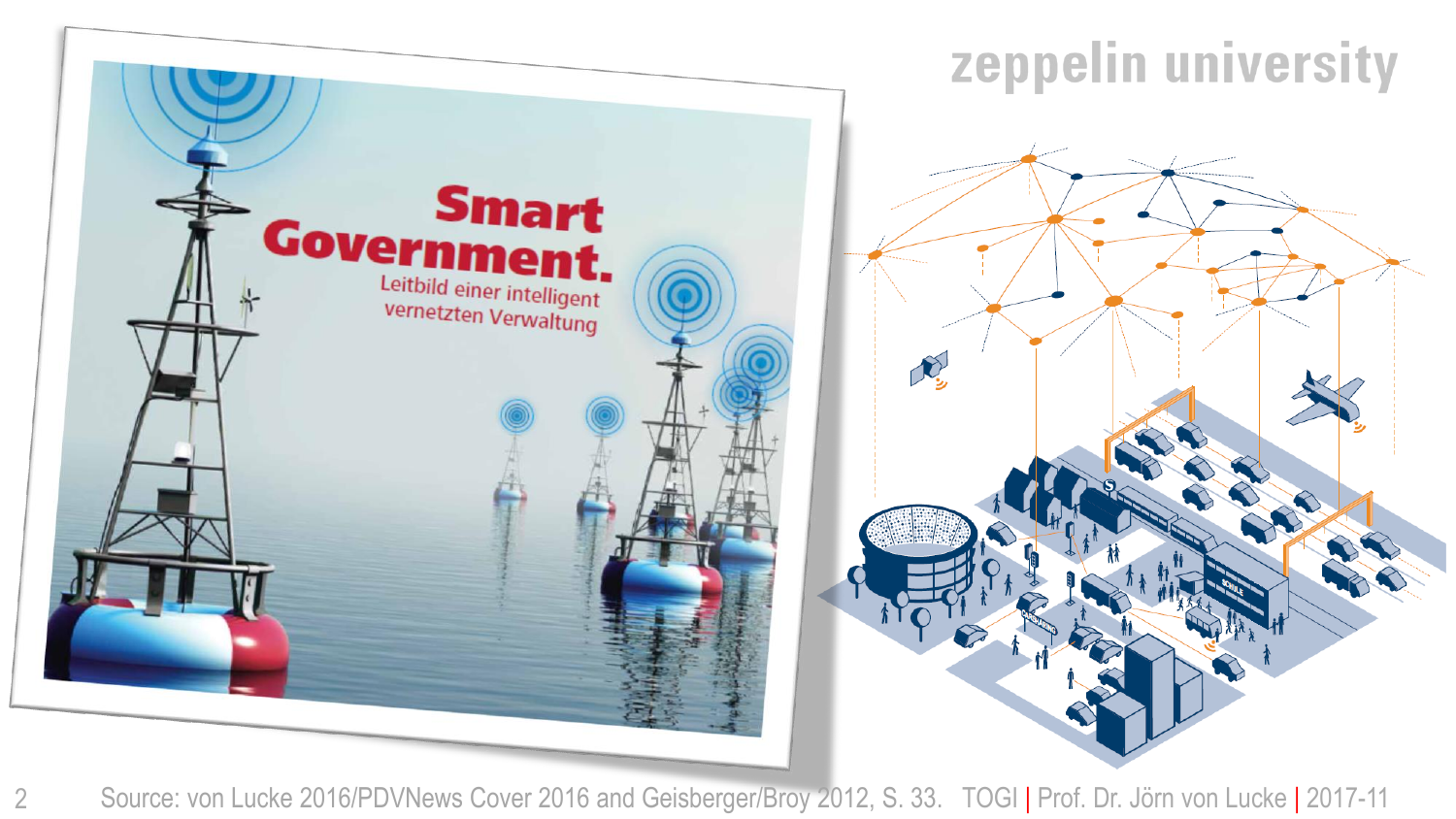## **Häfler Definition of Smart Government**

- Management of business processes related to government and administration with the help of intelligently networked information and communication technologies (ICT)
- **EXP** Intelligently networked governance uses the opportunities of interconnected smart objects and cyber-physical systems for the efficient and effective performance of public tasks.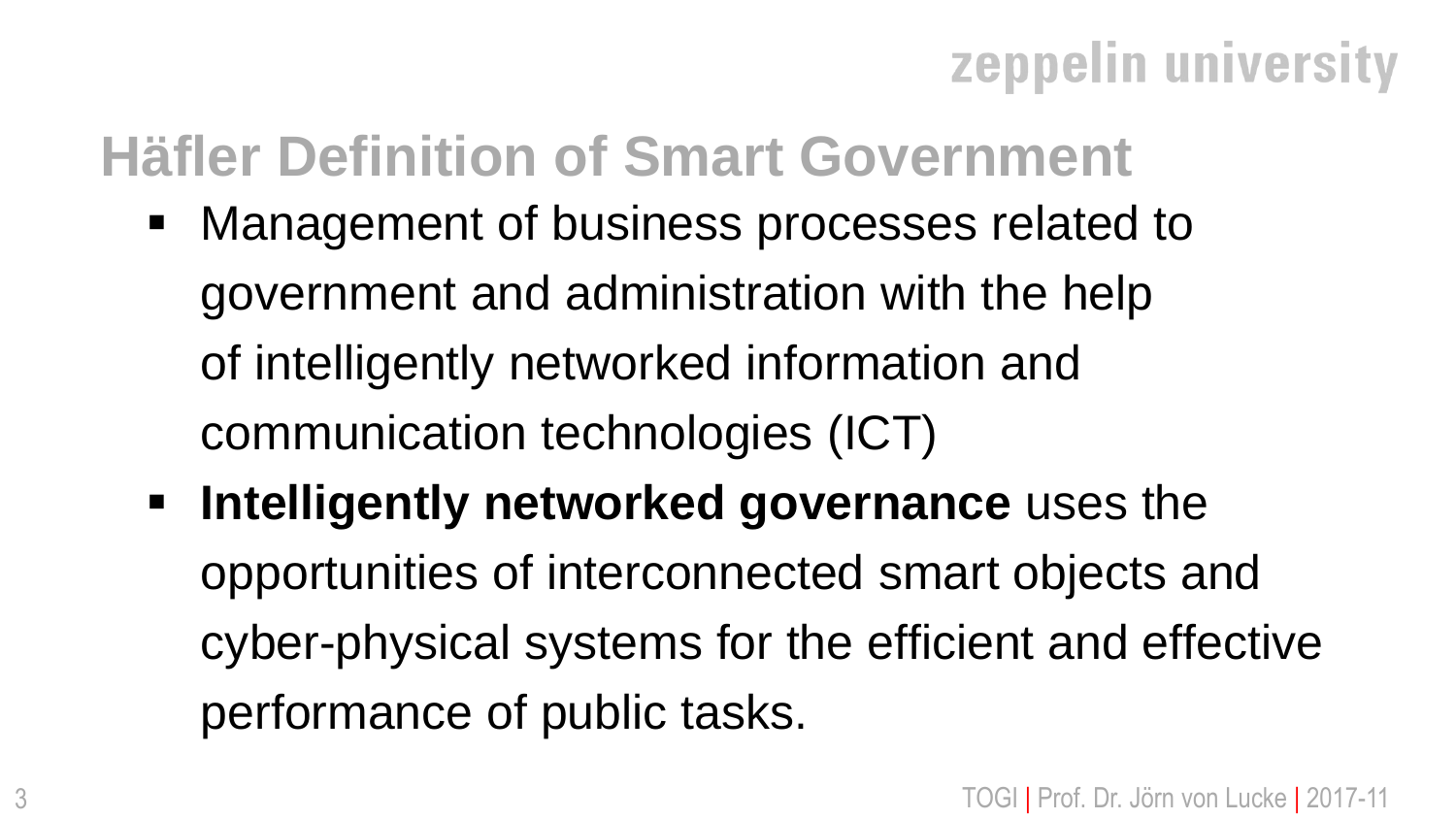# zeppelin university **German Competition "Future City 2030": Where will be the connected city in 15 years?**

| <b>Web 5.0</b> | <b>Tactile Internet</b>         | <b>Network Communication</b>        | <b>Real-Time</b>       |
|----------------|---------------------------------|-------------------------------------|------------------------|
|                |                                 | close to real time                  | <b>Government</b>      |
| <b>Web 4.0</b> | <b>Internet of Things &amp;</b> | <b>Smart Objects,</b>               | <b>Smart</b>           |
|                | <b>Internet of Services</b>     | <b>Cyber-physical Systems</b>       | <b>Government</b>      |
| <b>Web 3.0</b> | <b>Internet of Data</b>         | Linked Data, Open Data,             | <b>Open</b>            |
|                | <b>Semantic Web</b>             | <b>Big Data, Big Data Analytics</b> | <b>Government Data</b> |
| <b>Web 2.0</b> | <b>Internet of People</b>       | <b>Network Communication</b>        | Open                   |
|                | Internet to Join                | <b>via Social Media</b>             | <b>Government</b>      |
| <b>Web 1.0</b> | <b>Internet of Systems</b>      | <b>Network Communication</b>        | <b>Electronic</b>      |
|                | <b>World Wide Web</b>           | via the World Wide Web              | <b>Government</b>      |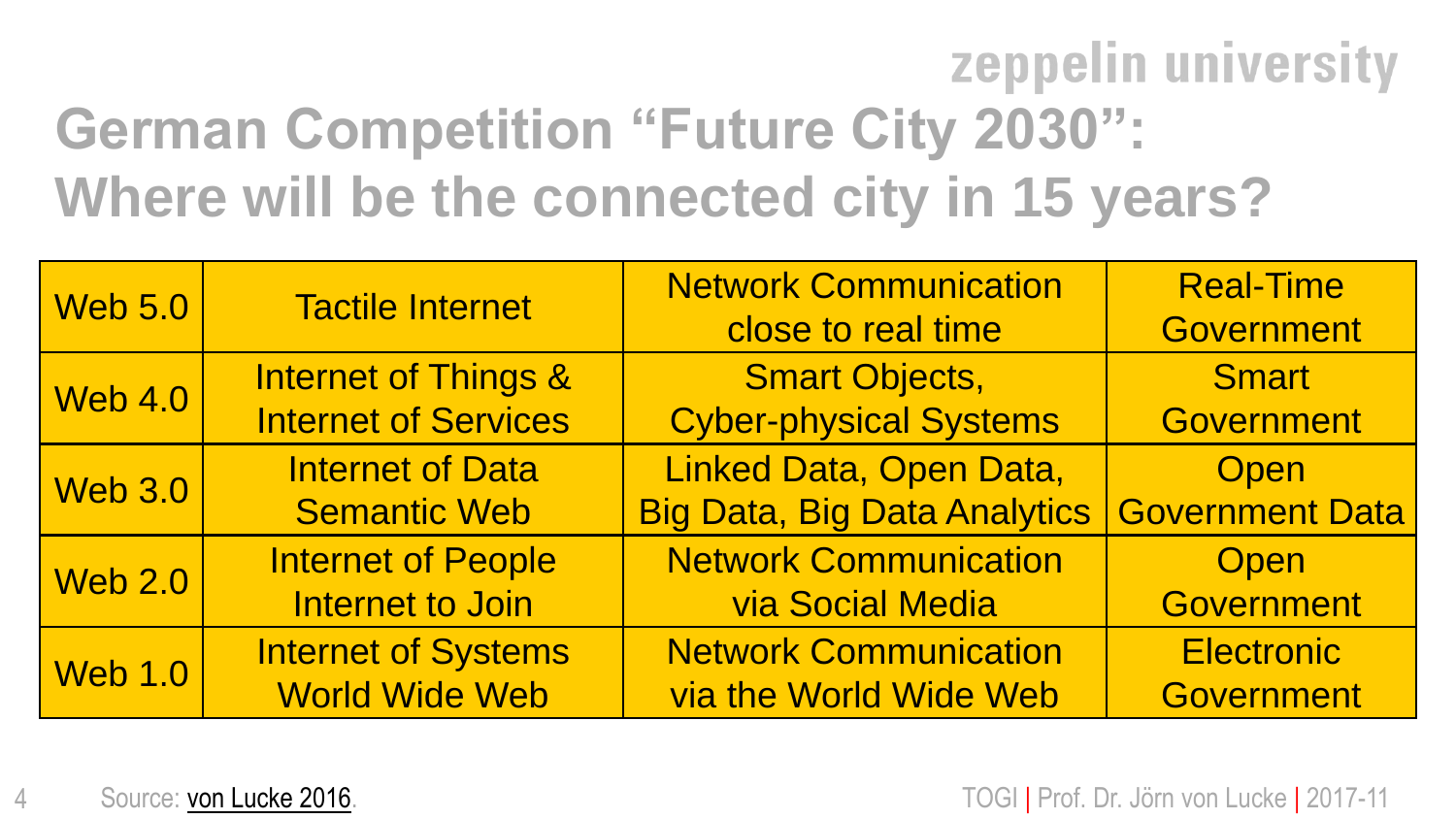# **Selection of Smart Objects with Sensors and Actuators**

- Smart phone
- Smart watch and smart wristband
- Smart glasses
- Smart television
- Tablets and laptops with camera and microphone
- Smart and interactive whiteboards
- Drones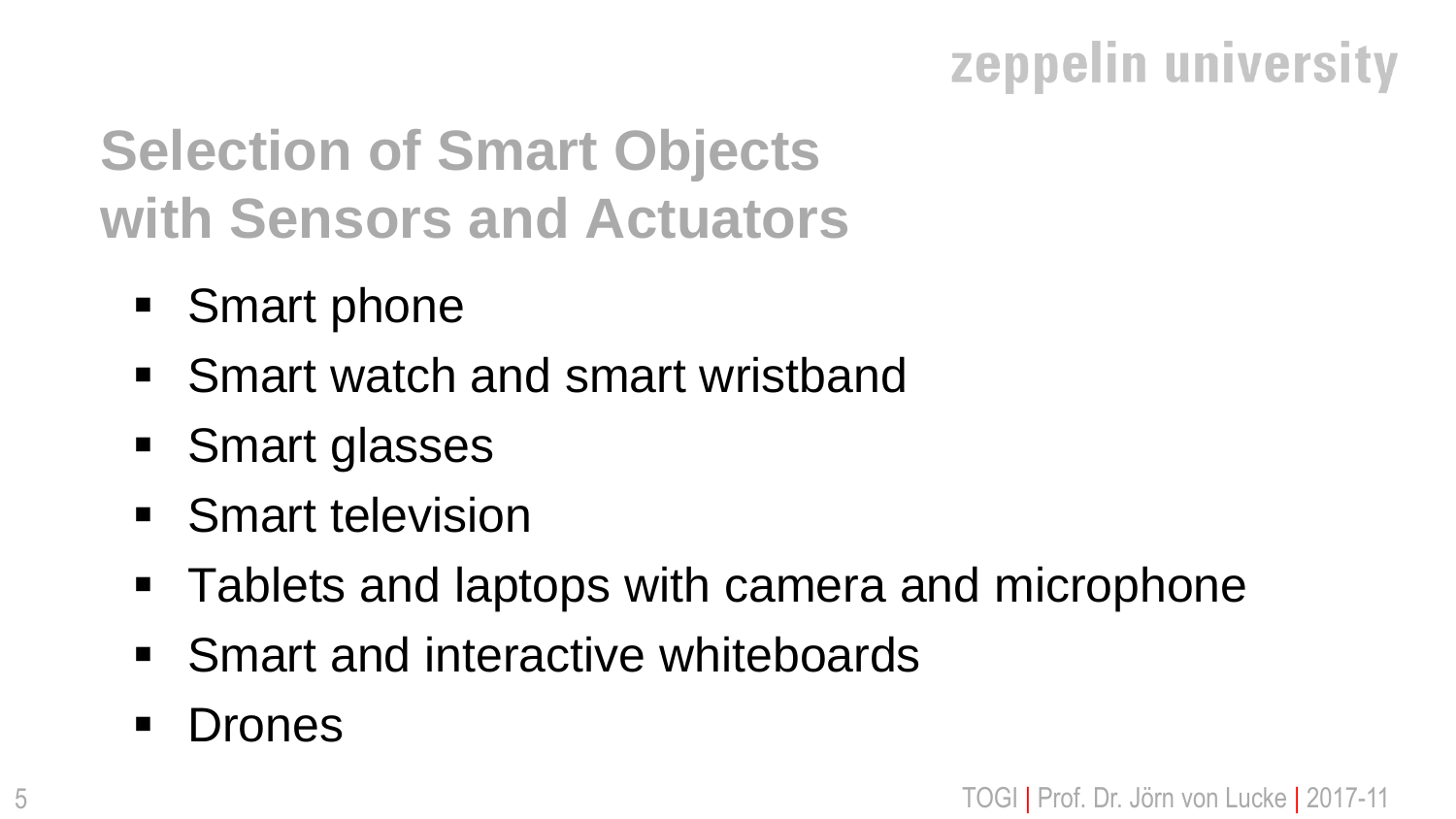The Mest Australian Monday, November 20, 2017



# **Police union vision** for camera network

will thewest.com.au

#### **Grant Taylor**

WA police officers want Perth to be ringed by a Big Brother-style network of cameras that can read vehicle numberplates and alert them instantly when criminals are on the move.

**NEWS** 

The idea, to be revealed at the WA Police Union's annual conference today, would create a "virtual fishing net" to make it harder for offenders to evade capture or commit crimes without leaving a record of their movements.

A similar system is in use in Britain where a network of more than 8500 mobile

and fixed cameras are installed at major intersections, on highways and even service stations' forecourts, capturing the movements of more than 30 million vehicles a day.

The data from the cameras is instantly fed into a central database linked to the police computer system and generates an alert as soon as a vehicle of interest has been detected.

The data is also stored for up to two years, providing officers with a valuable investigative tool after crimes are committed to determine what vehicles were in a particular area

at particular times.

British police also use the system to conduct covert surveillance on terror suspects and organised crime figures, and to gather intelligence about their movements.

Police union president George Tilbury said numberplate recognition technology was already being used in some WA patrol cars, booze buses and roadside speed cameras.

But he said the State Government should consider installing fixed cameras at strategic locations right across the city to assist officers in their efforts to

drive down crime.

"This provides a golden" opportunity for the Government to invest in cameras that are crime-fighting tools, rather than those that raise revenue," Mr Tilbury said.

"By implementing a 'virtual fishing net', our members will be able to catch criminals who trigger an alert when the numberplate of the known vehicle is automatically recognised."

The union's annual conference will focus on the longrunning pay dispute, with details of the latest offer from the Government to be explained to members.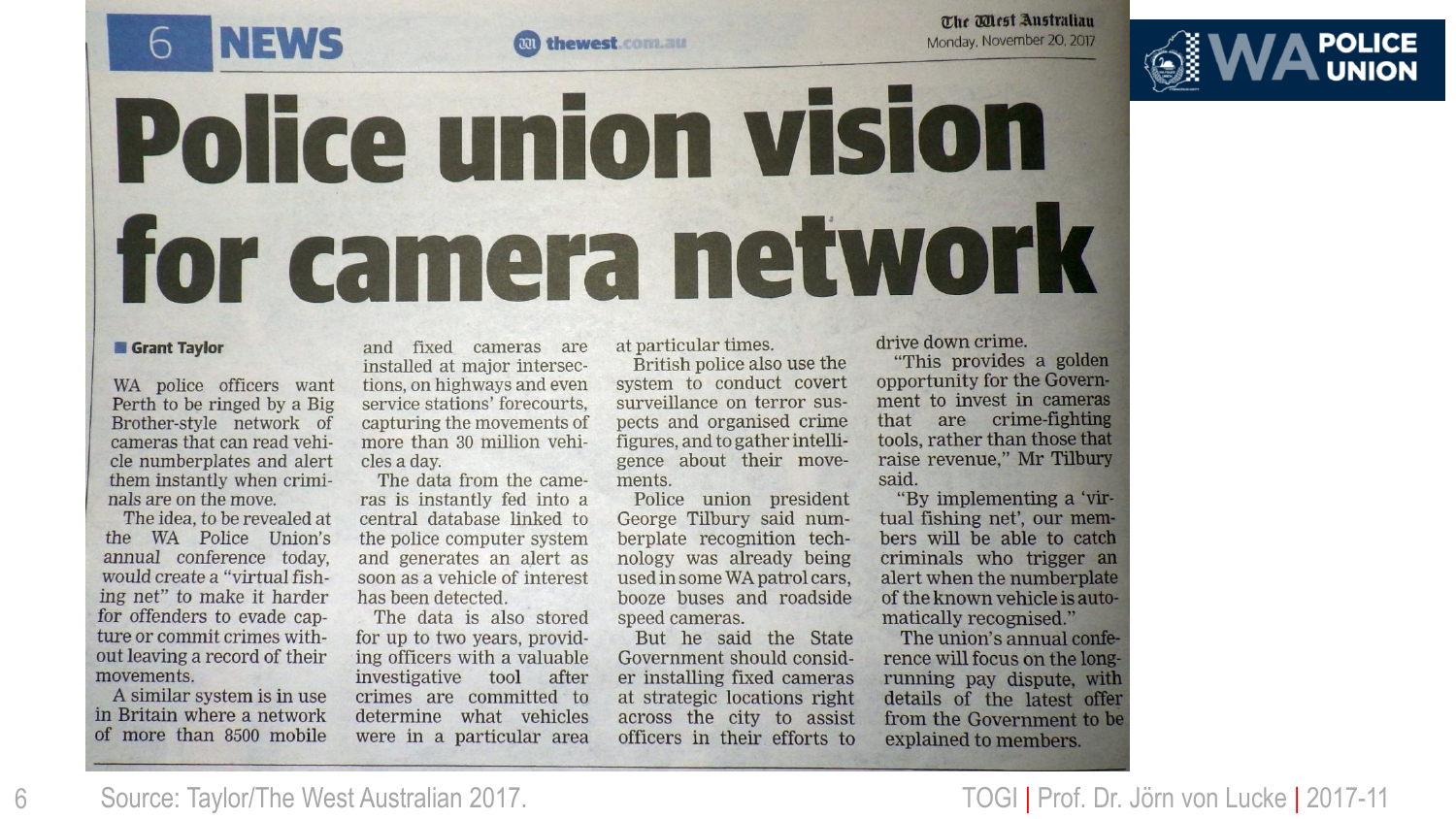# **Smart Governance in Smart Administrations and Smart Agencies**



TOGI | Prof. Dr. Jörn von Lucke | 2017-11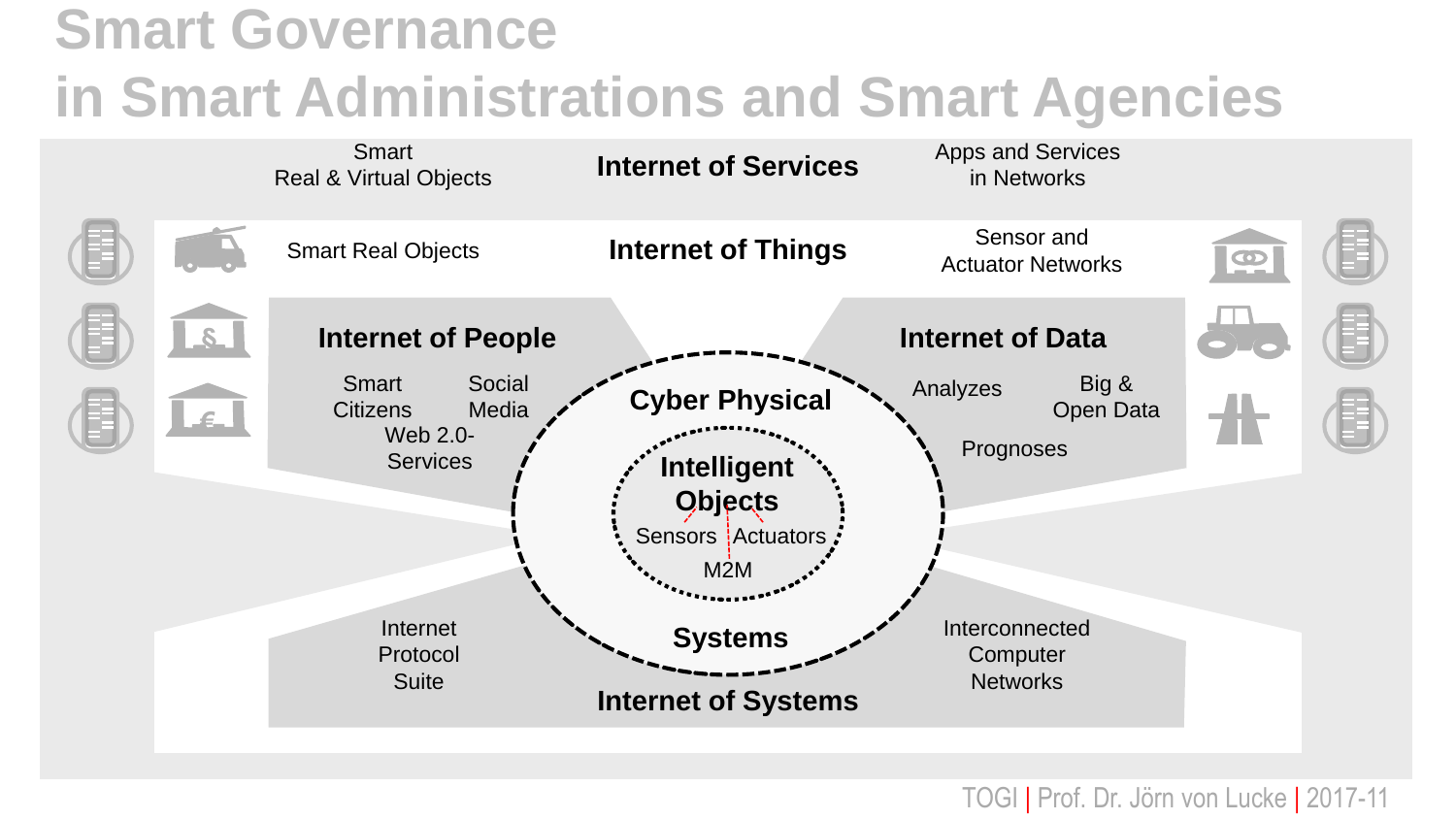

/OpenJournals /Revue Internationale de Droit des données et du Numérique

#### Page d'accueil > Vol. 3 (2017) > Von Lucke

# **OPEN APPROACHES FOR SMART GOVERNMENT: IMPULSES**<br>FROM GERMANY

by Jörn VON LUCKE and Katharina GROSSE, Professor and Research Fellow at The Open Government Institute, Zeppelin University Friedrichshafen, Germany.

This article introduces the concept of smart government. It discusses existing misconceptions, relates it to the term artificial intelligence and the label 4.0. Subsequently, the technological foundations – smart object and cyber-physical objects – are described. Smart government is then defined by taking into account existing approaches from science. The article further discusses implications for administrations. A vision for smart government is delineated by offering a scenario for a fire department. Based on this, a SWOT analysis for smart government is conducted to encourage the

#### 8 Source: von Lucke/Große 2017. TOGI | Prof. Dr. Jörn von Lucke | 2017-11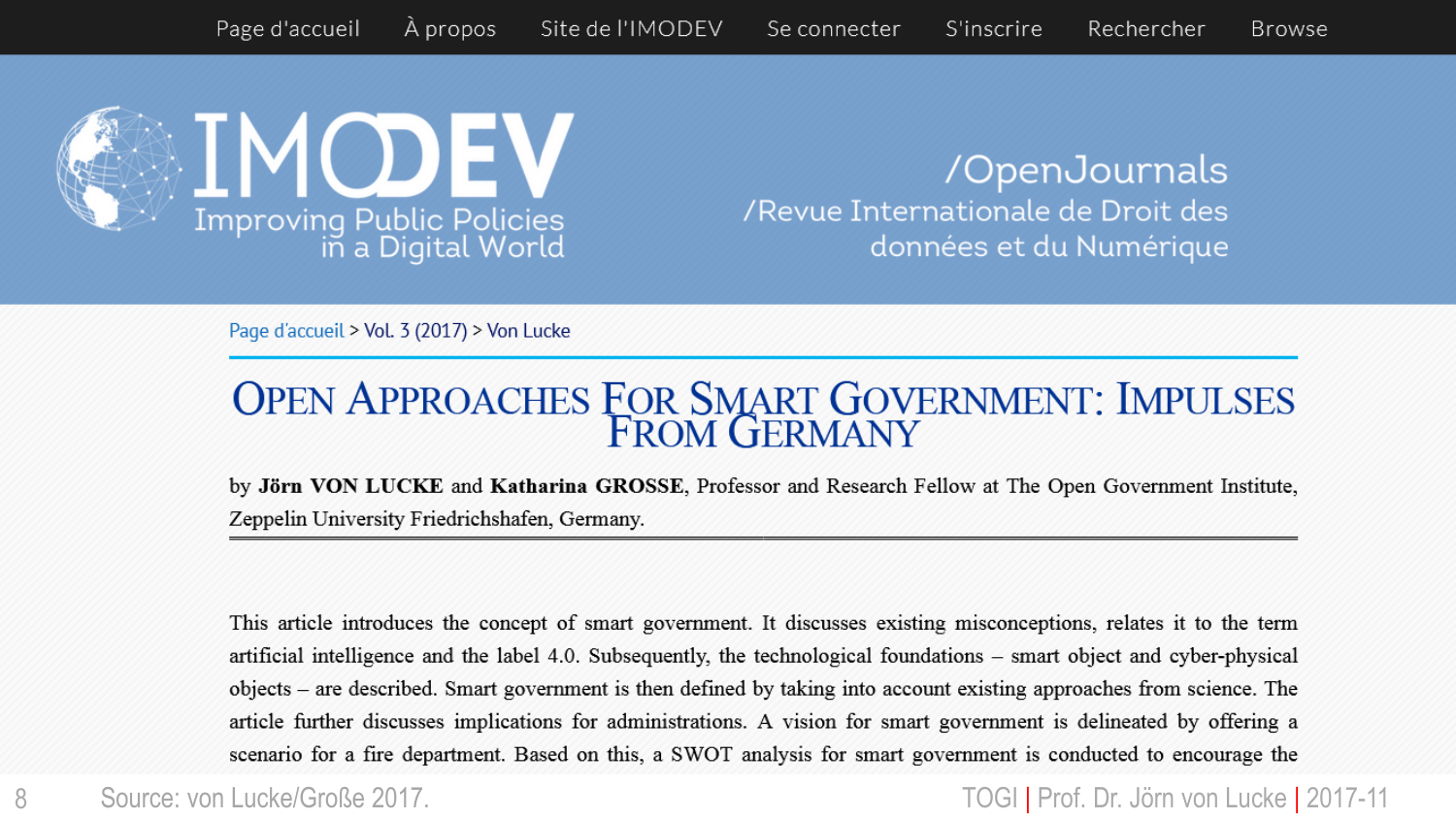### **Open Approaches for "Smart Government"**



9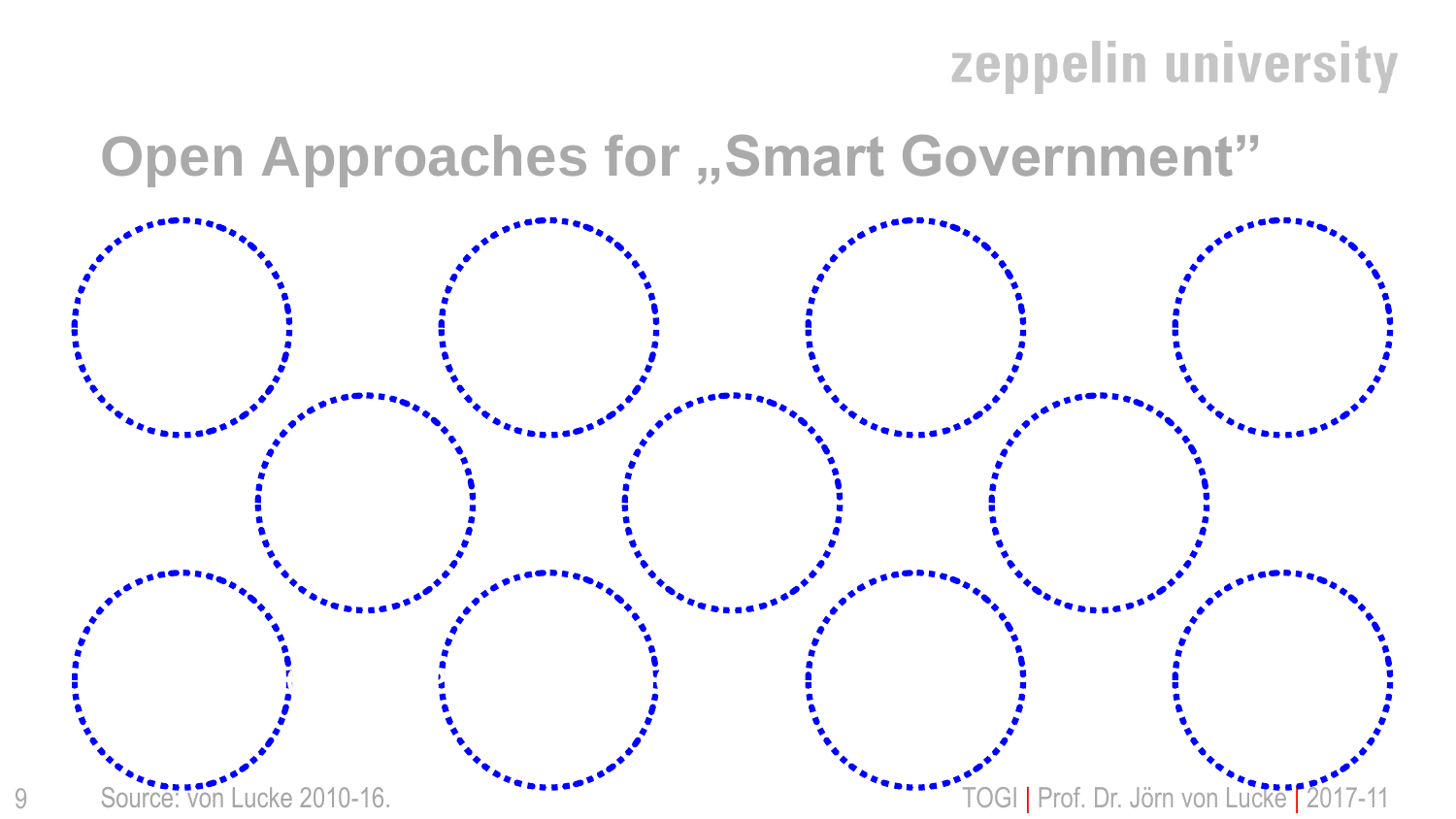### **Open Approaches for "Smart Government"!**

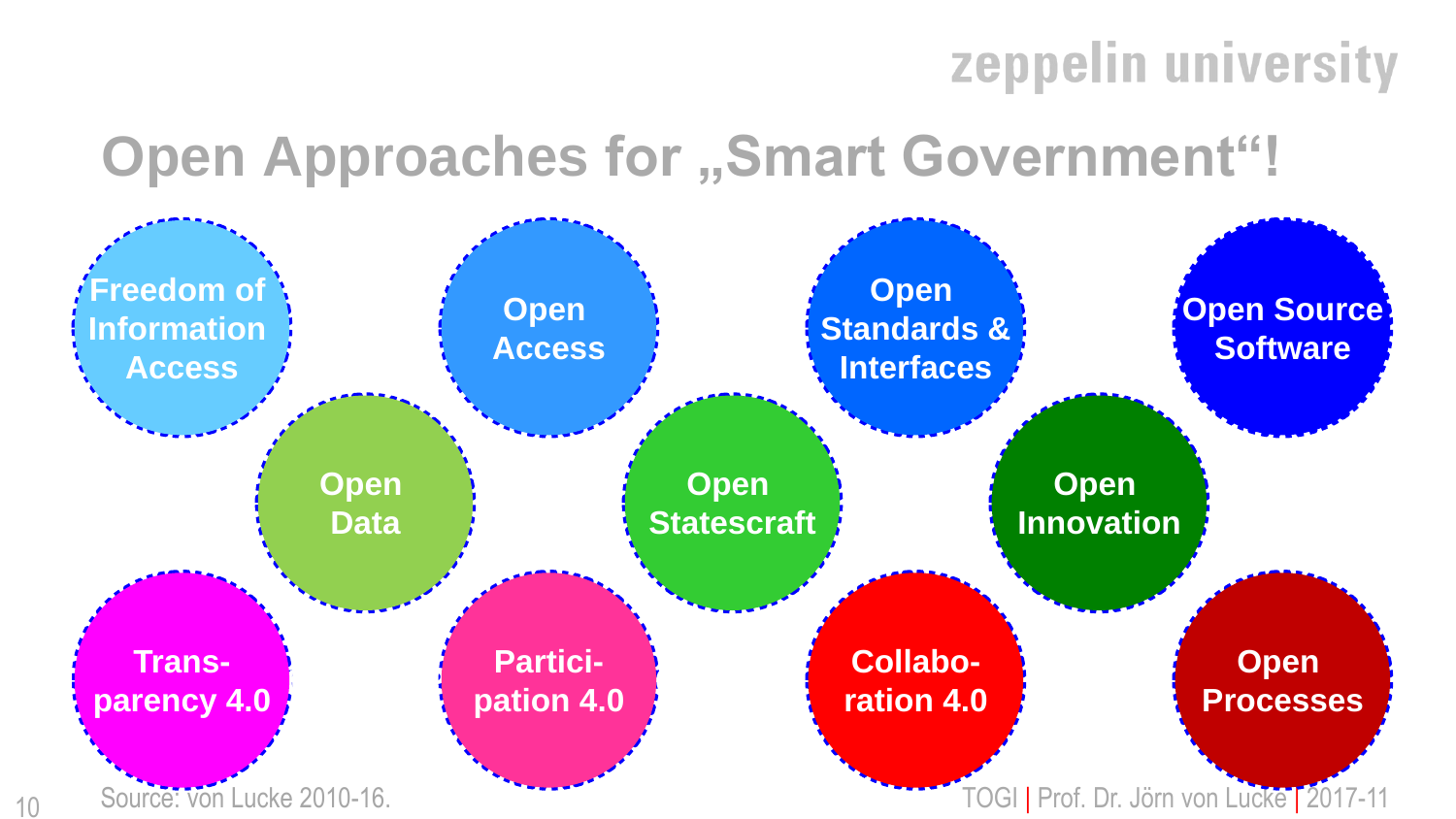**Search for Interview Partners** zeppelin university **Regarding the State of Smart Government in Australia**

- Smart Government
- Smart Cities
- Smart Regions
- Smart Fire Fighters
- Smart Police
- Smart Roads
- Smart Mobility
- Government IoT
- Public IoT
- Public sector use of Drones
- Smart Glasses